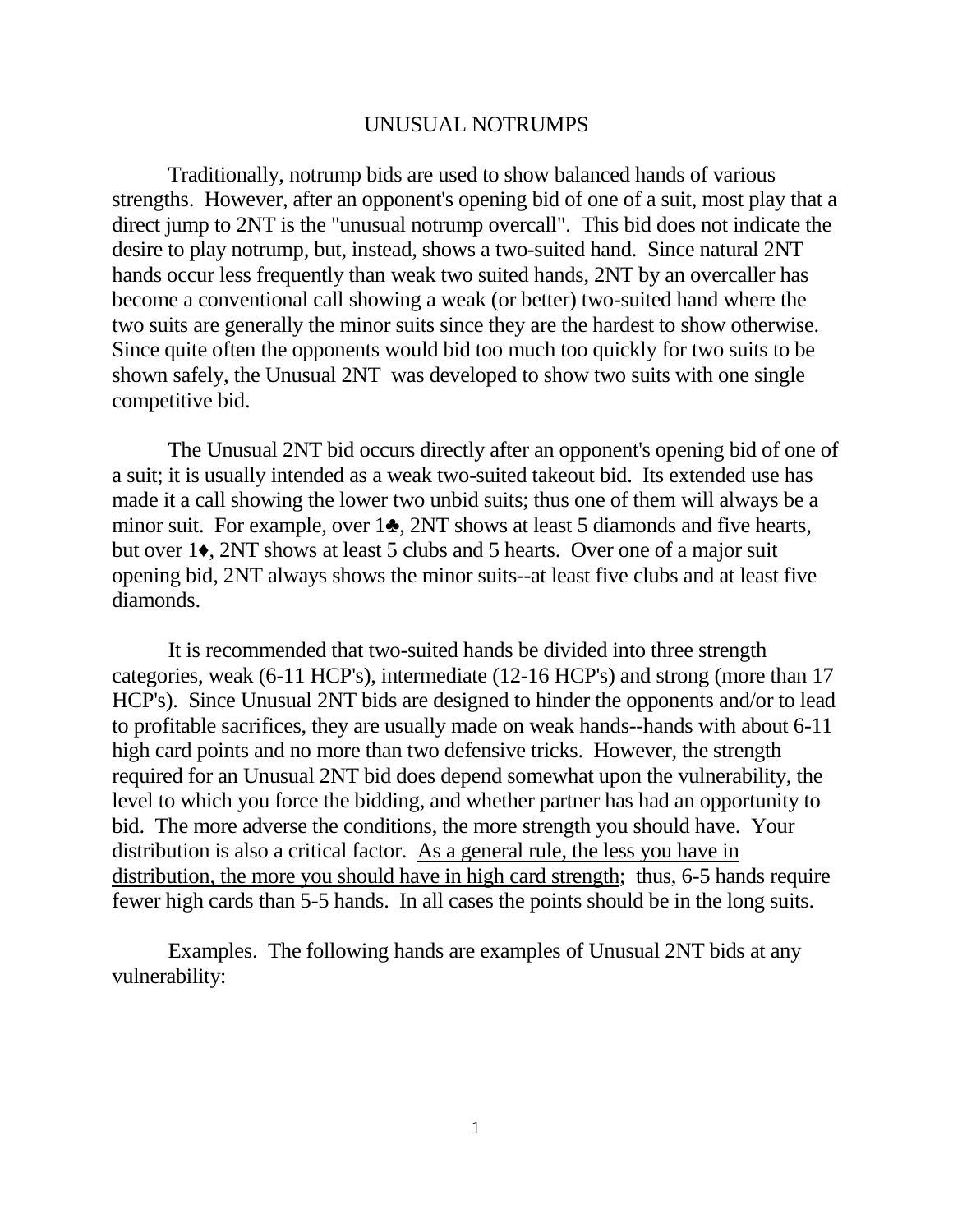| $\bullet$ 7             | $\triangle$ 8                             | $\triangle$ A3         | $\triangle$ 98                           | $\triangle$ 96                |
|-------------------------|-------------------------------------------|------------------------|------------------------------------------|-------------------------------|
| $\blacktriangledown$ 43 | $\blacktriangledown$ KJ1075               | $\blacktriangledown$ 4 | $\blacktriangledown$ 3                   | $\blacktriangledown$ QJ985    |
| $\triangle$ QJ1086      | $\triangle$ A108653                       | $\triangle$ AK876      | $\triangle$ KQJ94                        | $\bullet$ 4                   |
| $\triangle$ AQJ95       | $\clubsuit$ 3                             | $\triangle$ AQJ54      | $\triangle$ AKJ74                        | $\triangle$ KO982             |
| Bid $2NT/1$             | Bid $2NT/1$                               | Bid $2NT/1$            | Bid $2\blacklozenge/1\blacktriangledown$ | Bid 2NT/1+                    |
| Bid $2NT/1$             | Bid $1\blacktriangledown/1\blacktriangle$ | Bid $2NT/1$            | Bid $2\blacklozenge/1$                   | Bid $2\spadesuit/1\spadesuit$ |

Some distributional hands are unsuitable for an Unusual 2NT bid. This is particularly true when your high card points are in your short suits. A pass is appropriate for the following hands:

| $\triangle$ A     | $\triangle$ KQ             | $\triangle$ AQ     |
|-------------------|----------------------------|--------------------|
| $\vee$ KJ         | $\blacktriangledown$ J8643 | $\vee$ 2           |
| $*109876$         | $\triangle$ A6532          | $\triangle$ 75432  |
| $\clubsuit$ J9743 | $\clubsuit$ 7              | $\triangle$ Q10753 |

It is important to remember that the length and quality of your suits must compensate for your overall lack of high card strength for the sake of safety; otherwise, you risk serious penalties when the opponents say "double."

An Unusual 2NT bid should not be used with all two-suited hands because it would be impossible for partner to be able to distinguish between your good hands and your bad hands. If, on occasion, you make an Unusual 2NT bid on a very strong two-suited hand (one in the 17+ HCP range), you must show the strength by bidding again. With a two-suited hand in the intermediate range it is usually best to overcall the higher ranking suit and then bid again if possible.

The rare powerhouse hand that was traditionally shown by a strong 2NT bid must now be handled by doubling and bidding NT at the appropriate level on the next round of bidding.

The partner of the Unusual 2NT bidder should always assume that the 2NTbidder has a weak hand. Therefore, it is the responder's duty to select the trump suit, to inquire as to the initiator's strength if interested in game and to compete as high as seems practicable. The following responses apply: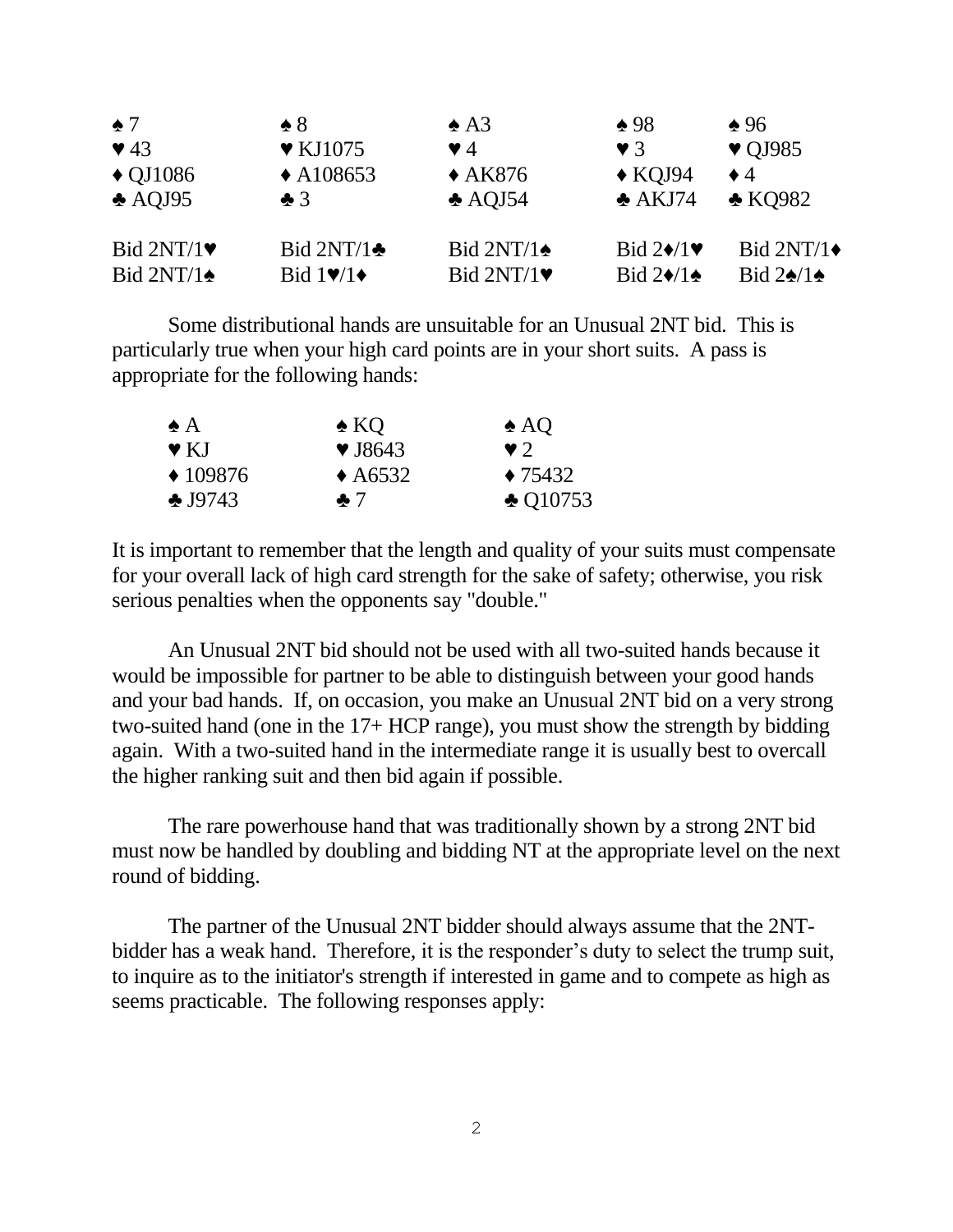(1) Simple preference to a suit shown by Unusual 2NT bidder – indicates a preference for that suit with no interest in game, usually shows three or more trumps but sometimes will be less.

(2) Raise to 3NT - expresses the desire to play game in NT and is not forcing.

(3) 3♥'s or 3♠'s (if new suit) - shows an independent suit, it's natural and not forcing.

(4) Jump preference to a suit shown by the Unusual 2NT bidder- shows good support, usually invitational but can be played as preemptive. (If it's a jump to game it may be either constructive or preemptive.)

(5) Cue-bid of the opponent's suit - game or slam try, forcing for one round. (With a minimum hand, the Unusual 2NT bidder should make the most economical bid of his suits; with a maximum he may make any other bid.)

(6) 4NT - Blackwood.

The Unusual NT bid can be used in other situations. When the opponents have opened the bidding, the following bids are extensions of the Unusual 2NT:

(1) Over a 1NT response - a bid of 2NT shows a weak (or better) two-suiter much as if the 1NT bid had not occurred. Example: 1♣-Pass-1NT-2NT shows ♦'s and  $\blacktriangledown$ 's.

(2) Over any new-suit forcing response - a bid of 2NT shows a weak (or better) two-suiter. Example: 1♥-Pass-2♦-2NT.

(3) 2NT after an opening 1NT - Shows a weak two-suiter with the minors. Example: 1NT-P-P-2NT or 1NT 2NT directly.

(4) 2NT over any strong two-bid - shows a weak two-suiter. (If the suit bid by the enemy is artificial, then that suit is deemed to be unbid.) Example: 2♣- 2NT shows the minors. But if 2NT is bid after an opponent's weak-2 bid, it's a natural NT bid showing something like 15-18.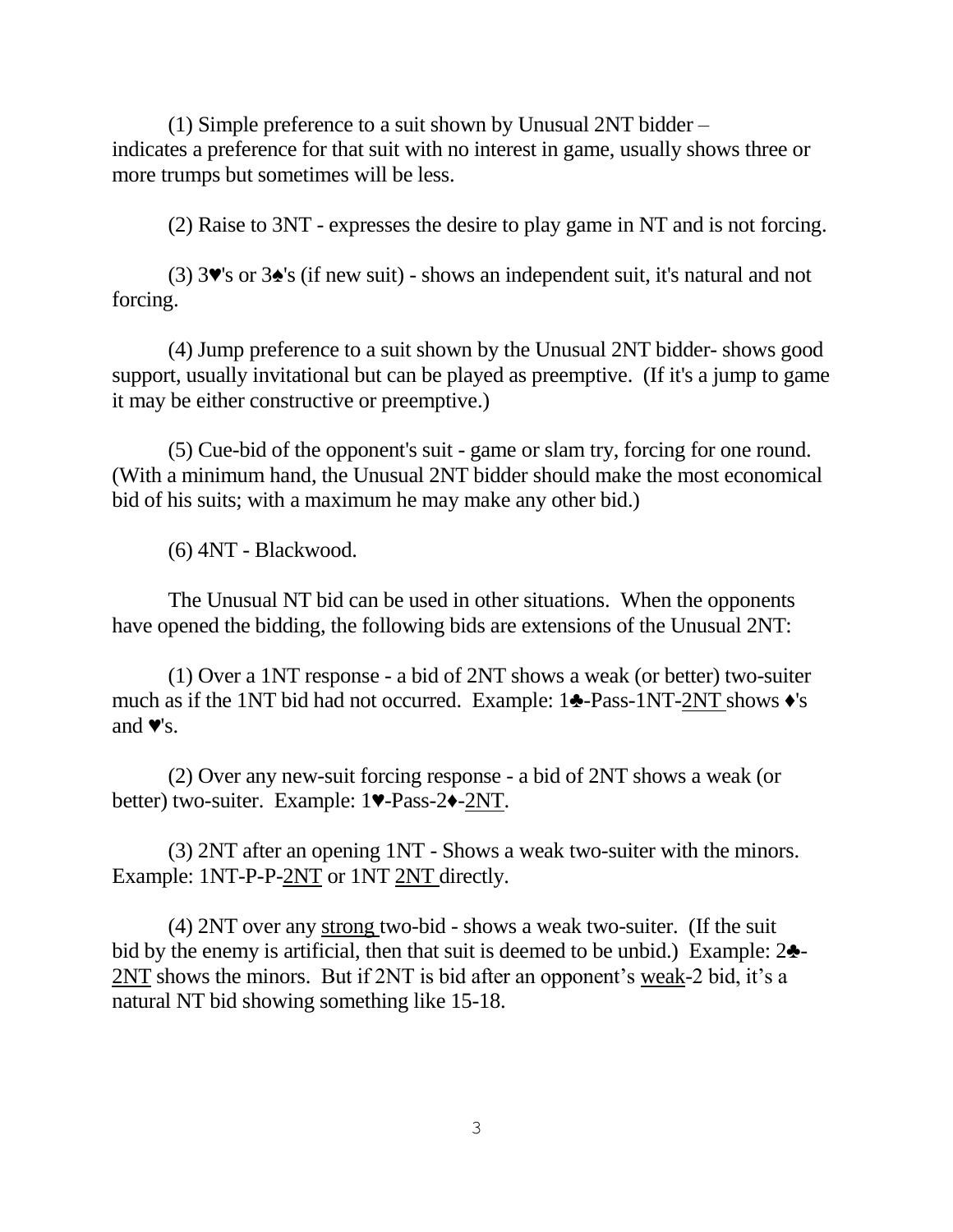(5) 2NT in the balancing position - shows a weak two-suiter if you have previously passed; otherwise, it's natural.

(6) 1NT in the direct position - shows a weak two-suiter by a passed hand only. 1NT in the balancing position is natural.

(7) 2NT in response to partner's balancing takeout double - shows at least 4 cards in each minor suit and asker's for a preference.

|  | NES '                 | W           |
|--|-----------------------|-------------|
|  | $1 \vee P$ 2 $\vee P$ |             |
|  |                       | P Dbl P 2NT |

Example:

If the opponents have opened the bidding and your side has never bid or doubled, an overcall of 4NT is not natural and it is not Blackwood; thus, it has become another extension of the Unusual Notrump overcall. The strength of the 4NT bid depends upon the bidding that has occurred. If the opponents have preempted the bidding and you have never passed, it implies intermediate or better strength; otherwise, it implies a weak hand. The following are situations where the 4NT can be used for takeout:

(1) Over 4♠'s - 4NT is takeout for the unbid suits. This may be done with a two-suiter or a three-suiter. If the two suits are ♦'s and ♥'s, 5♣'s by partner will be corrected to 5♦'s so that partner can take a choice of the red suits. Example: In 4♠-P-P-4NT, 4NT is for takeout (Double is for penalties.)

(2) Over 4♥'s - 4NT is takeout for the minors suits with at least intermediate values. Example: 4♥-4NT. Possible hand is: ♠ 64 ♥ - ♦ AQJ654 ♣ KQJ43. (Over four of a minor, 4NT is Blackwood.)

(3) Over any lower bid where the opponents have agreed upon a suit - 4NT is a takeout for the two lower unbid suits. Examples: 1♠-P-3♠-4NT suggests a weak minor two-suiter. Similarly 2♥ P 3♥ 4NT should show a very good minor suited hand.

(4) If you (but not partner) have bid or doubled and the enemy preempts to the four level - 4NT is a takeout for the unbid suits over 4♠'s or the minor suits over 4♥'s. Examples: